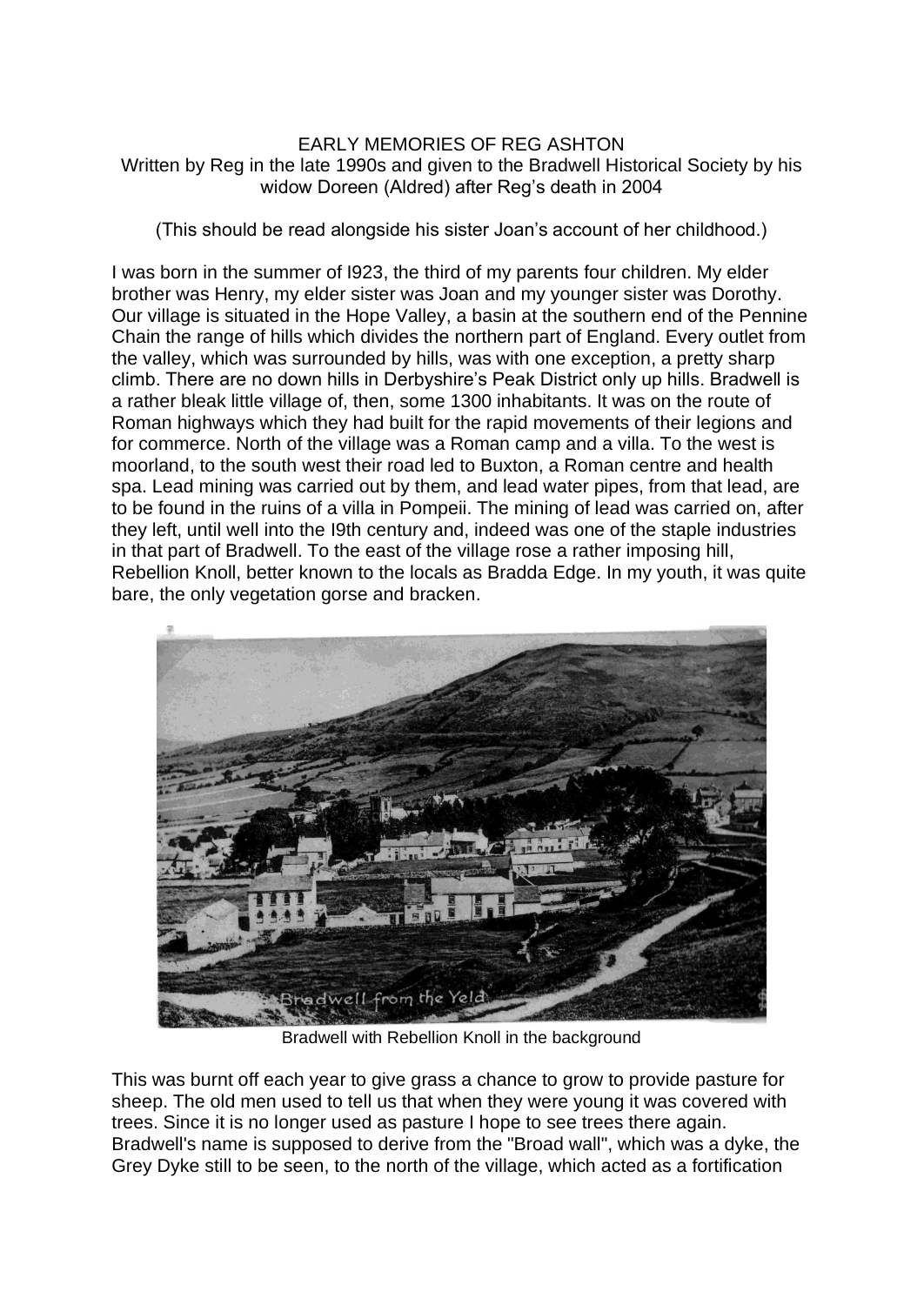against the villainous northern tribes. Approaching Bradwell from the south, the road passes through a splendid dale, partly natural and partly formed by quarry workings, one of the other of it's staple industries.



As one approaches, the village opens out with the Church in the foreground. To the left there are the remains of old lead and fluorspar workings and to the right the "better end" of Bradwell, the Hills. There is a little shortcut, very narrow and very steep called the "Shart" presumably a local corruption of "short" It's quite a climb! So much so that it gave rise to one local poet and wit putting it thus: 'With panting heart, we toil up th' Shart, and land among the Class!' The rest of the village was of one main street, with branching side streets, mainly to the west, leading upwards to the moors.

My life really began at about the age of 4 years, the time that my conscious memories start. The days were warm and sunny, seemingly endless, with gentle background sounds of birds and insects occasionally punctuated by the wails of a new baby sister who had arrived on the scene (Dorothy in 1927). Many are the tales of my infamy as a child at that time, such as my lifting the lids of Auntie's apple pies in order to eat the apples, then replacing the lids. It became evident that I was to turn out to be the black sheep of our family. Life then was very gentle and peaceful for we children, living in the country as we were, so quiet that one could almost hear things growing. Cows mooing, cocks crowing, horses gently clip clopping around with the milk floats or coal carts, all well scented with the aroma of a farming community, There seemed to be limitless opportunity for play, hills, streams, farms, moors etc. and a goodly supply of daft old men to encourage us with tales of their youthful exploits much embellished, of course. We didn't realise that life was very much different for our parents, trying to keep their heads above water in those awful days of post Great War depressions of the I920's. Unemployed hopeless men with limbs missing, kids without shoes, were common sights in the towns.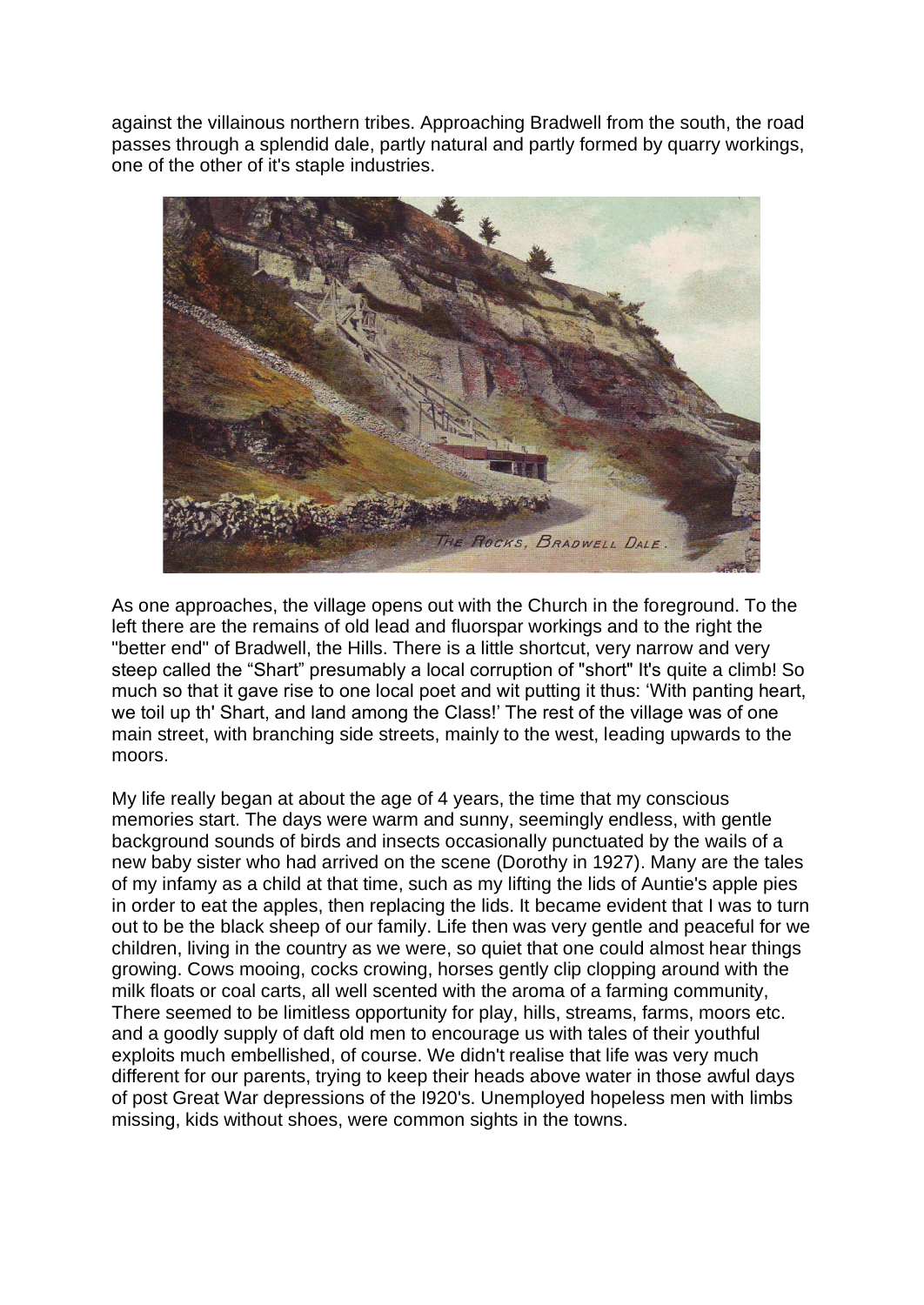On my fifth birthday, my brother (Henry) presented me with a large cap pistol. At that time our boyhood heroes came on the "pictures", the silent cinema in one of the village halls on Saturday nights. The films were, of course, in black and white, with occasional sub titles. To try to increase the drama, or heighten the romance or to add pathos into the story as it unfolded, a pianist hammered at a battered upright piano. And all this for two old pence [less than one of our present Mickey Mouse pence.]! At that time Westerns were all the thing, with heroic white men wearing white hats carried on waging the great American Dream of genocide against the Red Indians. "Baddies" white men who sold guns to the "Redskins", wore black hats. We cheered the heroic exploits of the "White hats" and dutifully booed the downfall of the "Redskins" and the "Black hats'. The countryside all around us was the perfect stage for us to re-enact the heroics of last Saturday's Western with the big strong boys being the "White hats" whilst we smaller and weaker ones had to be "Redskins" or "Black-hats". However, we survived, and went on, in our turn, to become heroic "White hats" and continue the genocide. At other times we saw the Keystone Cops, Charlie Chaplin, Laurel & Hardy, Buster Keaton and others. On one occasion Dad took me to see "All Quiet on the Western Front". I can't say that I understood any of it, but it was topical, as the Great War had only been over for a few years and "All Quiet" was a view from the German side. Dad had, of course, been right through the war and it was still very much in his mind.

Up until then, we had no electricity supply to the village, lighting was either by gas or by oil lamps. But then, in about I932, 'Great Changes' began to take place. Mains electricity came to the village, wires were strung on poles everywhere. With the new power, the village memorial hall brought in Talking films! The original hall with it's frenetic pianists and the popping of the gas-engine generator didn't stand a chance and so closed it's doors. Mr. and Mrs. Brown, who ran this revolutionary new venture wore an odd pair who were always dressed up to the nines, were usually drunk and entertained us to their heated rows (and films twice weekly). She was a very attractive lady, rather in the style of a slightly "blown" film star. He was an irascible sort of man who wore pens-nez glasses and an overbearing manner and he vented his spleen fairly equally between we children and his wife. It was not unusual for him to stop the film in mid stride in order to eject some of the more unruly types, and then to restart the film at a different reel so that the plot sometimes became rather cloudy. We would see first reel one, then perhaps reel four and sometimes never see one reel at all! He could thus turn comedy into a tragedy or a drama into a farce! Surely Demon Drink never wrought such havoc in Hollywood as it did in our cinema!

The other main occupation of childhood is, of course, school. There were two schools in our village, the Council School and the Church School. As my family were and I still am, solidly Church of England, we all attended the latter. Of course, it was the better one! It was housed in a rather lovely limestone and gritstone building, which is, still in good order and now serves as the local Junior School. There were four teachers and four main groups-infants, a sort of lower middle, a higher middle and a senior. The head teacher took the "seniors" himself. I was rather fortunate in that I took to school like a "duck to water". My first day at school was in the company of a mixed group of other five- year-old boys and girls and we stayed together almost all of our school lives. We were a mixed bunch, some came from more well to do families, some were quite poor families but most of us fell into the category of the "just-making-do". On the whole I found lessons fairly easy and often managed to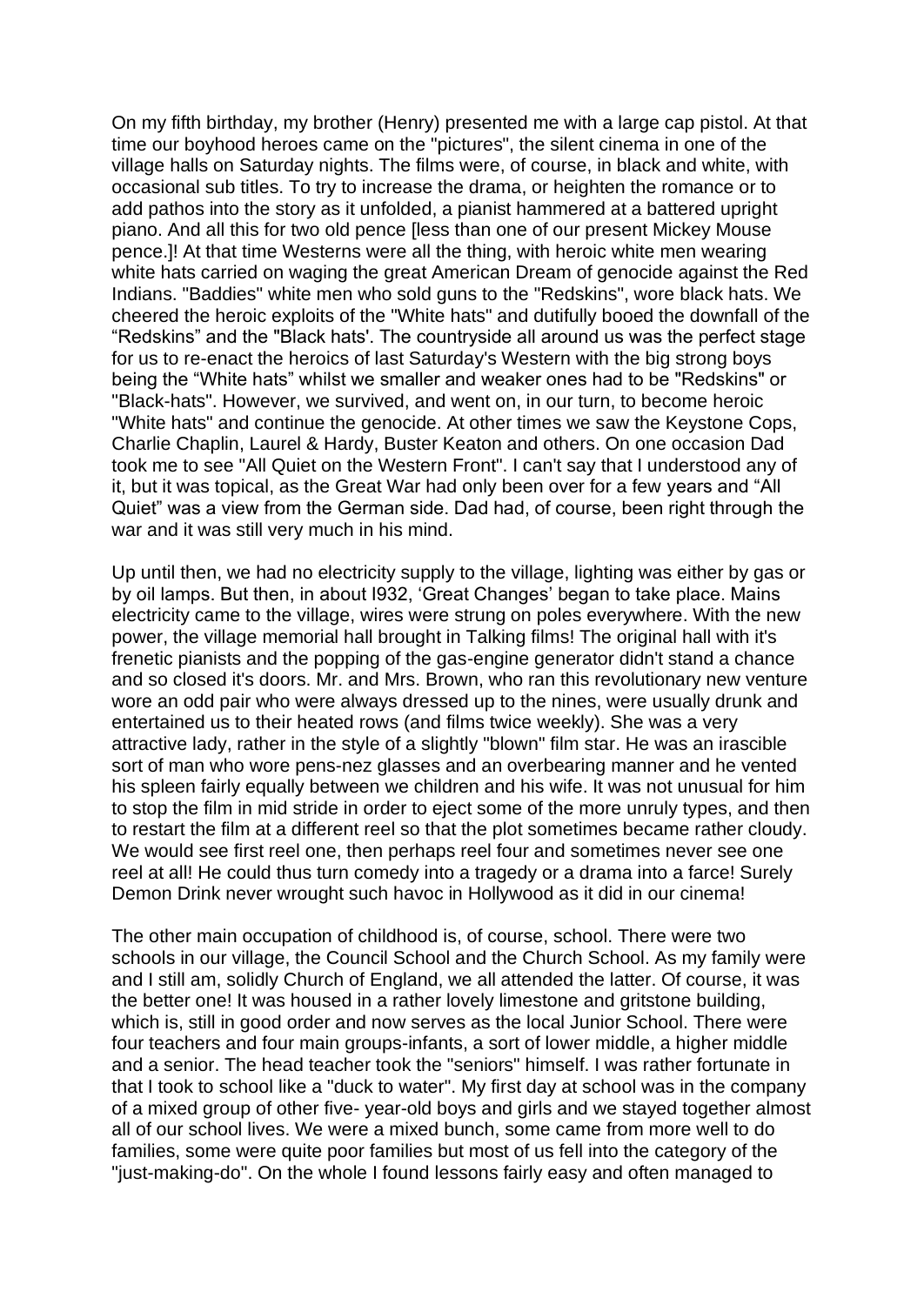come out top of the class in exams. This did not absolve me from regular corporal punishment for my frequent misdemeanours. At the age of I4 years the time came to leave school, but in those nine years, looking round, we had an excellent basic education which has served me very well throughout my adult life.

As I have said, my family consisted of my Father (Charles Bradwell Ashton), who was a stonemason by trade, and worked on the Midland Railway, later the London, Midland and Scottish Railway my Mother (Mary), who was the most wonderful Mum in the world, Harry, my elder brother, 4 years older than I, Joan, my elder sister, 2 years older than I, myself, then Dorothy, my sister,4 years younger than I. As I have said, times were very hard and Mum and Dad must have made a lot of sacrifices to give us the very best that they afford. Dad worked every hour he could to maintain a sort of lifestyle which today would be considered to be on the edge of poverty. But that was how life was in those times and we, as children, fared better than most. Mum was a most ingenious housewife, who conjured good wholesome food from the air, it seemed, was an expert tailoress, dressmaker, and teacher of the arts of living. We all owed, and still owe them an enormous debt of gratitude and love.

As a family group, we children tended to "pair off', the two older ones, and the two younger. Dorothy and I used to invent all sorts of games to play, using the furniture for "props", the settee for a boat or a train and all manner of games under the table. She was always a very willing accomplice, in such ways as donating her hair for me to make paintbrushes and other such brilliant ideas as I had. Her hair-styles were something to be seen! We were quite expert in ways of extracting ourselves from scrapes by mounting an "angels" offensive. Dear Mum nearly always gave way. One Christmas Eve we had been an utter nuisance and she had just about had enough, when with our unerring instinct we sensed the situation, so we sat on the stairs and sang "Away in a Manger", and she quite forgot to carry out reprisals, as she had intended. This became one of her favourite memories, and she often told the story. More to her credit than ours, in the telling I suspect!

We hardly saw much of Dad, he seemed to always be working in order to keep us all. On the whole, we had a pretty strict upbringing, Dad could be quite a hard disciplinarian when necessary, and punished lying, dishonesty or lack of respect to others with his, literally, iron hand so that we all, at times, preferred to stand rather than sit!

Our "outer" family consisted of Dad's parents, his two brothers and two sisters, Mum's two brothers and her sister. Mum's parents had died years ago, and only Harry ever knew Grandfather Neil. Grand- dad George Ashton was a stone-mason and builder with many of his buildings still standing to his memory. He was particularly interested in building and repairing "pubs." And repairing 10 pubs according to records. He was also a lifelong Churchman, he had, in fact, worked on Bradwell Church tower when he was young, as an apprentice, and when I remember, had served as Churchwarden for many years. He was a gruff old man, as I knew him, possessed of a caustic wit and a most kindly heart. We all loved him and were always delighted when he visited us. At Christmas time he was always "in his element", singing carols, for which his voice needed and received constant lubrication and rendering his party piece, usually "My Grandfather's Clock". By that time the words were getting a little blurred, but we all had heard them so often that it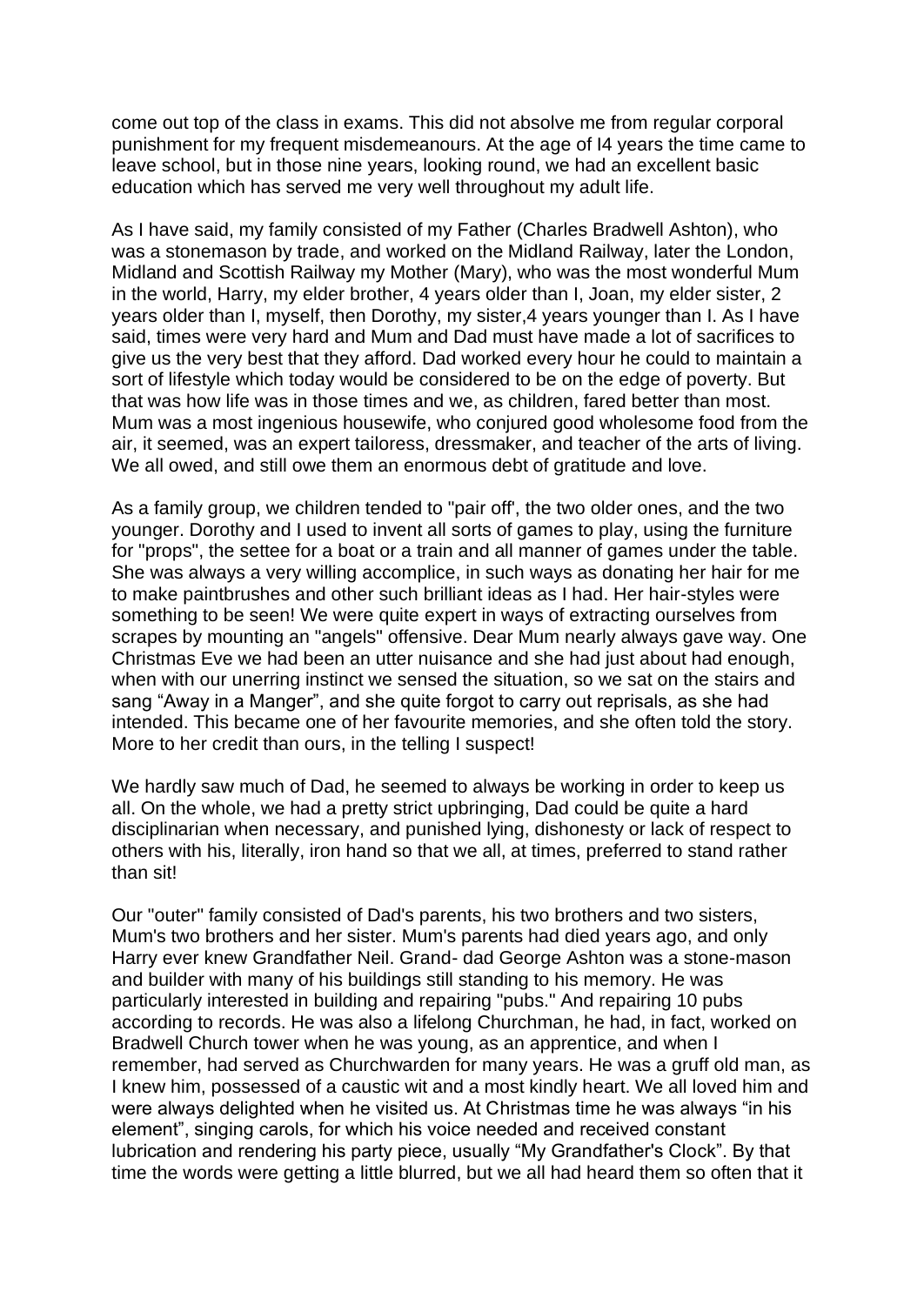didn't really matter. When the travelling Fair came on it's annual visit to our village, he always made a point of calling on us to give us some money "for the fair".

One of Dad's sisters, Amy, had married and lived in one of the nearby villages, the other one, Doris, lived at home. Grandma had died and so she took over the house keeping for Granddad's home. Dad's brothers still lived at home, the older brother, Leslie, a stonemason, and the youngest one, George, worked at a local cotton mill. Mum's people lived in Lancashire, so we didn't see them very often, very strong Roman Catholics and so with Mum's marriage "out-of-the-church', a good deal of friction was created. Mum used to get abusive letters from her sister, which upset her dreadfully and we all knew when she had had a letter from "our Maggie." There was little tolerance between the two main Christian Churches in those days mainly it must be said, on the part of the Catholics. They were not allowed to enter Church of England churches, and I have often seen people attending funerals, standing outside during the service. They wanted to show their respects, but would not enter the Church. It was not as bad with the two Methodist Chapels that we also had in the village. Every year, the annual "Sermons" were held in either of the two Chapels, when the resident congregation held a great singing and preaching festival, and many of the C of E congregation attended, The girls all wore their finery for these occasions, and it was altogether an enjoyable event. Dad never missed if things could be managed. He was a rather exceptional musician, his career as a professional bandsman in Lincoln having ended in I9I4. During his service in the Great War, he carried his viol 'in everywhere he went, playing for the entertainment of his pals. Until Bradwell Band's unfortunate loss of most of their instruments in a fire, he was their last Bandmaster.

In his employment with LM & R, his work entailed budding and repair of all types of railway bridges, tunnels, station buildings and all manner of things to do with the efficient operation of the railway. Almost every weekend he would be involved in the inspection of the linings of one or other of the various tunnels in his Area. These were quite numerous, and included two of the longest tunnels in Britain. Constant contact with stone, bricks and lime mortar played havoc with his hands, very often they were covered in cuts and abrasions which the lime and the frost together formed open cracks in his skin. They were very painful for him and he was not, at such times, able to play a musical instrument. He could and did, write out bits of music on odd scraps of paper. I have often drawn lines on the white plain paper in which cheese was wrapped in those days. Five parallel lines, then a beautifully executed treble or base clef, then off he would go, writing an arrangement of a piece of music, just for his own pleasure. His assistance with my elder sister's piano lessons must have been of great benefit to her as she became a most accomplished pianist and, later an outstanding organist. In those days one or two of the Sunday newspapers were on the streets on Saturday evenings, the Empire News, had, on the back page, the latest popular and comic songs, music and words. Dad would teach us all these, singing the tune and words so that we knew all the latest. Of course, in those days very few people had radio sets, and we hadn't. At that time, radio, or "wireless" sets, were, at best, rather crude affairs, with lots of batteries and accumulators to bother about, and the performance was rather erratic, with lots of interference, squeaks and oscillations. Television was unknown and still in the future. Mum had a very good "wind-up" gramophone which gave her, and all of us, great pleasure. Records were easily available, made of a shellac compound, which broke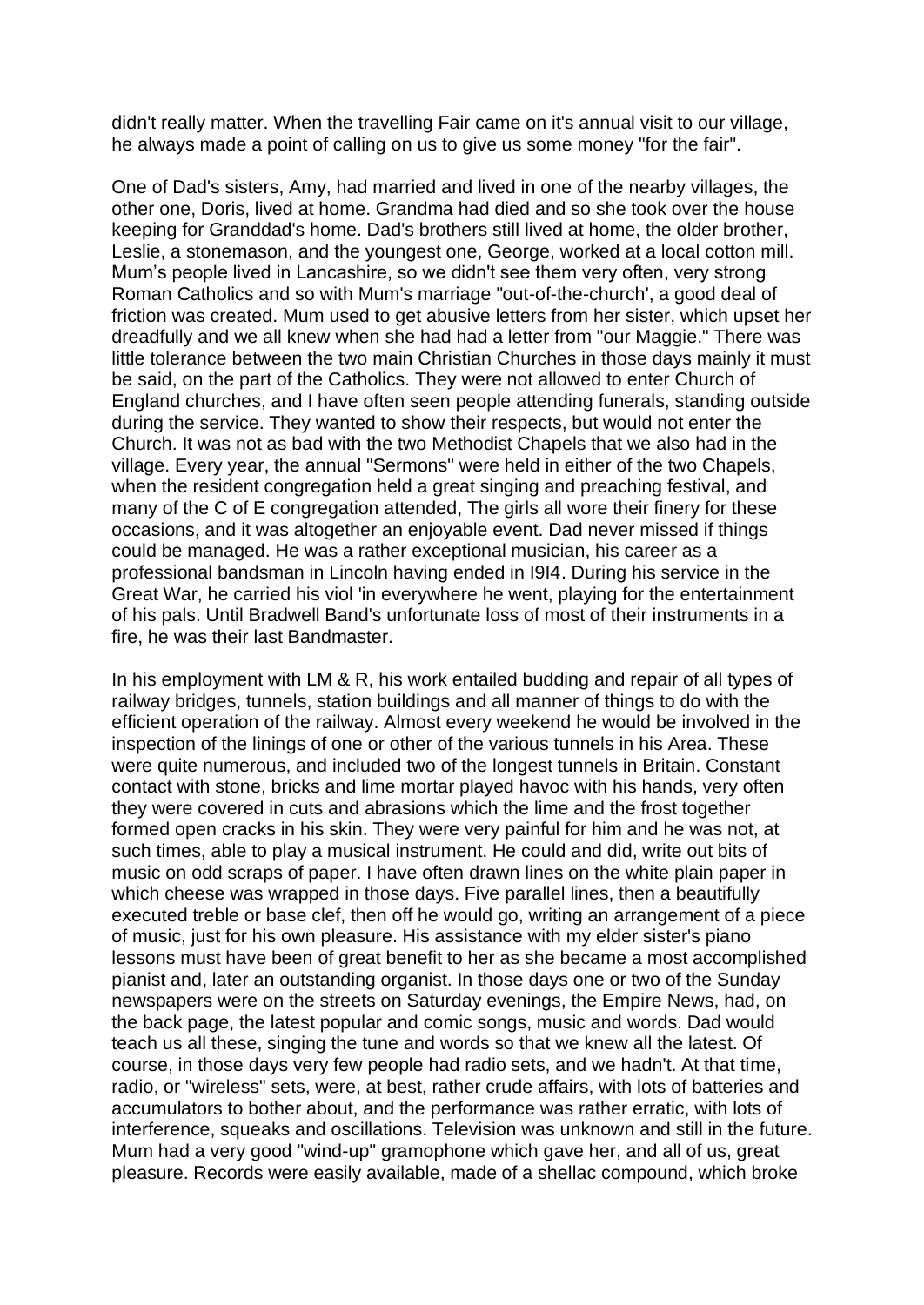easily, and small cheap ones could be bought at Woolworths for 6d. Like the Stone Age wasn't 0, I remember that in 1934 our schoolmaster brought his wireless set into school so that we could listen to the launching of the Queen Mary, at that time the biggest ship in the world. I have, still, the memory of Queen Mary, I name this ship "Queen Mary," May God Bless Her and All Who Sail In Her". God Bless Her indeed, and all the once great British shipbuilding industry who built such wonderful creations. I doubt if ships today go into the water with God's blessing!

A lot that I have said has had to do with my various pastimes and happenings which amused me as a child. However, there were other aspects and experiences in my life during those times which have also left many happy and some not so happy, memories.

Times were very hard for everybody, there were not many jobs, the ones there were poorly paid so that luxuries were few, in fact, the bare necessities of life were beyond some people. Unemployment pay- the "dole", was very small, and so it was quite noticeable that people seemed to be growing thinner, greyer and to have lost all their vitality. On our way to school, the road passed across a bridge over a brook. This bridge was the gathering place for men 6d on the dole". They had nothing to do but foregather with their fellows to gossip and bemoan their lot, so that when we passed by, it provided them with a heaven sent opportunity for diversion, and we had to run the gauntlet of their wit and their bitterness. It was quite horrible, sometimes, but as there is no other route, it had to be endured. Four times each day if the weather was fine, our clothes, our haircuts, were commented upon. "Tha's got thi faythers boots on!" "Did thi sister cut thi hair?" We used to long to grow up and join them so that we could have our turns to practise small cruelties upon the young passers-by.

The local Labour Exchange was in one of the next villages, about 4 miles away, and these poor unfortunates had to walk there every week to collect their meagre pittances. There were no buses, and in any case they could not have afforded the fares. A refusal, after two jobs were offered, however unpractical the type or location of the job, resulted in loss of unemployment pay. A heavy snow before Christmas was a gift from heaven, providing temporary jobs "snow-shifting" to pay for a few treats for Christmas. It all sounds rather Dickensian, as indeed it was. Even Bob Cratchit would have wept!

One of the distressing results of the poor conditions under which a lot of families lived was the regular onset of epidemic diseases. Meningitis, infantile paralysis [poliomyelitis] measles, scarlet-fever, diphtheria and others, practically unheard of today, regularly visited at their various seasons, and each year some of the weaker children succumbed to them. Of course, there was no National Health Service, so that one had to pay for medical attention. Doctors bills were always a tremendous worry to parents, although I know of some doctors who treated their poorer patients with a great deal of compassion, charging them shillings where it should have been pounds.

Another season which was a boon to some of the unemployed was hay-making. Not that farmers were generous, they hated having to part with cash, but they preferred to pay by kind such as a bag of potatoes or a piece of meat or some such. Apart from any goods, the men were pretty sure of some good meals for the farmes wives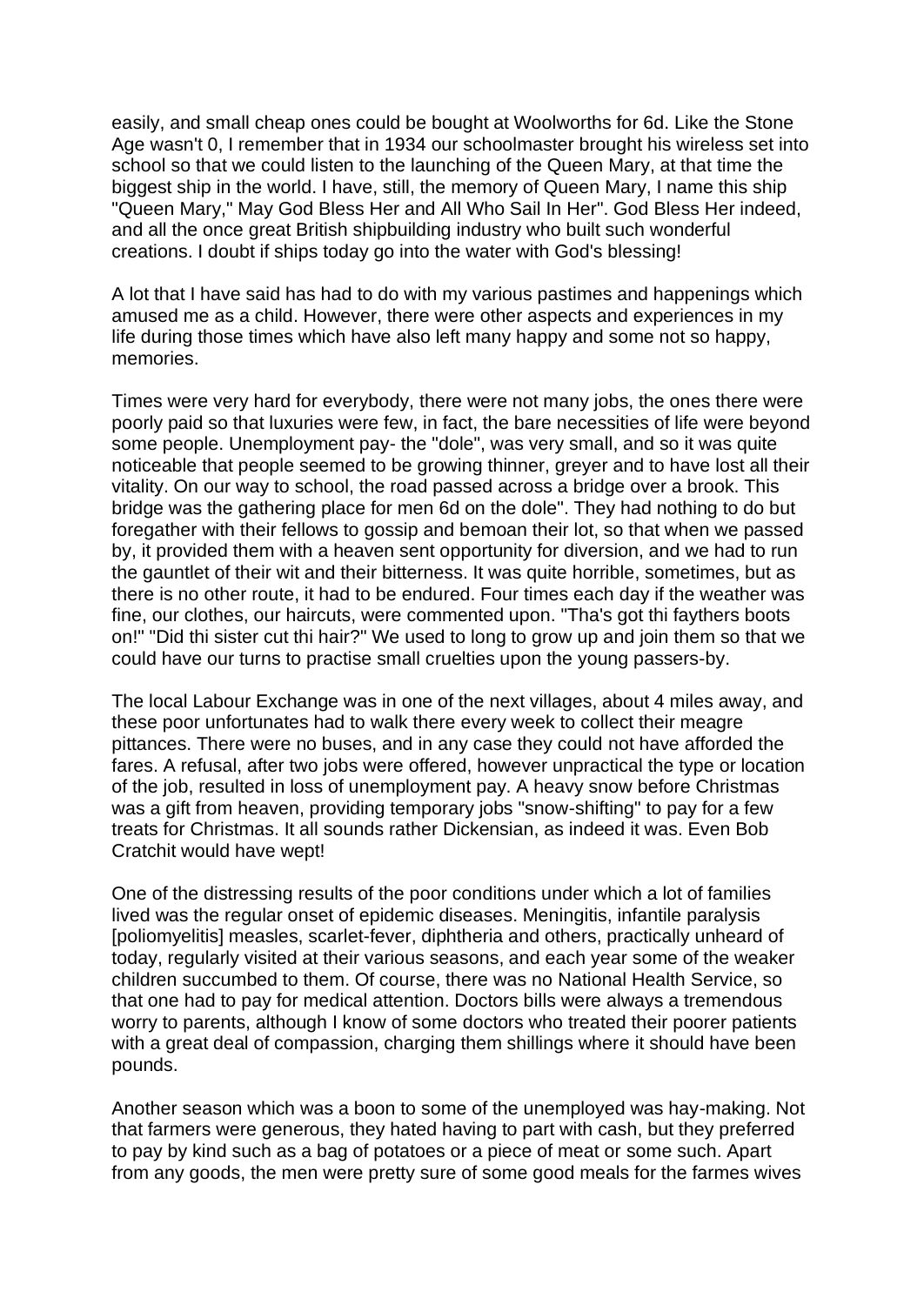used to feed them well. Of course it all had to done "on the quiet" as if the Labour Exchange got to know that men had been working, dole money would be reduced, or even stopped.

My family fared rather better than most. This was due to the enormous efforts of my parents, my father's hard and long hours of work, and mother's vast skills and ingenuity in feeding and clothing us. Even so, there were very few luxuries in our lives, but for some reason, with only the same resources, life in our rural surroundings was much better than life in the towns. Freedom and clean air, birdsongs and green fields were something that the townspeople hardly ever knew.

Bradwell had a good collection of local tradesmen. We had three or four joiners shops, two or three builders, two garages and motor repairers, one of which also ran a motor transport service, two or three bakers, two drapers, a water man and plumber who looked after our local water supply, and five public houses. So that catered to most needs of the community. Our gas, which of course supplied most of the domestic lighting and some cooking needs, was supplied by a gas-works in another village, and was serviced by a very nice man who rode an old bike, festooned in rolls of piping [lead piping , if you please!] and bags of blowlamps and brass fittings. He could be seen, at various times in all the villages of the valley, on his old bike. When close, one could smell gas, the atmosphere in which he spent his life.

The joiners were a special breed, too, they carried on a multiplicity of trades. The boards outside their shops advertised that they were Joiners, carpenters, wheelwrights, painters and decorators, cabinet makers and undertakers and funeral directors. One even gave piano lessons, on a Bechstein "C" grand piano, no less! All of them were always ready with a joke or some cheerful remark and it was a pleasure to meet them on the streets, carrying their ladders and paint-pots to some job or other. Next day, probably, they could be seen in frock coats and top hats, conducting a funeral.

My closest school-friend was a son of one of these joiners, and sometimes during the holidays we would go to the workshop and root around in the cellars underneath. we found som odd things such as old guns, cartridges etc. Playing with things like that was a bit. chancy, I suppose but nothing ever happened, fortunately. In my earliest days, the woodworking machinery was driven by steam engines, but later, these gave way to oil-engines. Messing around such things gave me especial delight and perhaps that is what started my love of engineering.

My friend was not terribly bright at school work, so many times I would let him copy some of my answers. The only snag with this was that some times, I would get the answers wrong, and so, with our answers coinciding, it became fairly obvious to our teacher, what was going on, and so, we were probably both caned! We started school on the same day, and stayed together right to the last day, and spent most of the time sitting side by side. We were, neither of us great sports fans, and so, on Wednesdays, when football was on, we would volunteer to mow the vicar's lawns or something. When Cricket was on, if we could not get out of playing we usually contrived to find ourselves fielding in the out-field and pass our time looking for mushrooms. Probably, our dislike of the team sports was that they were dominated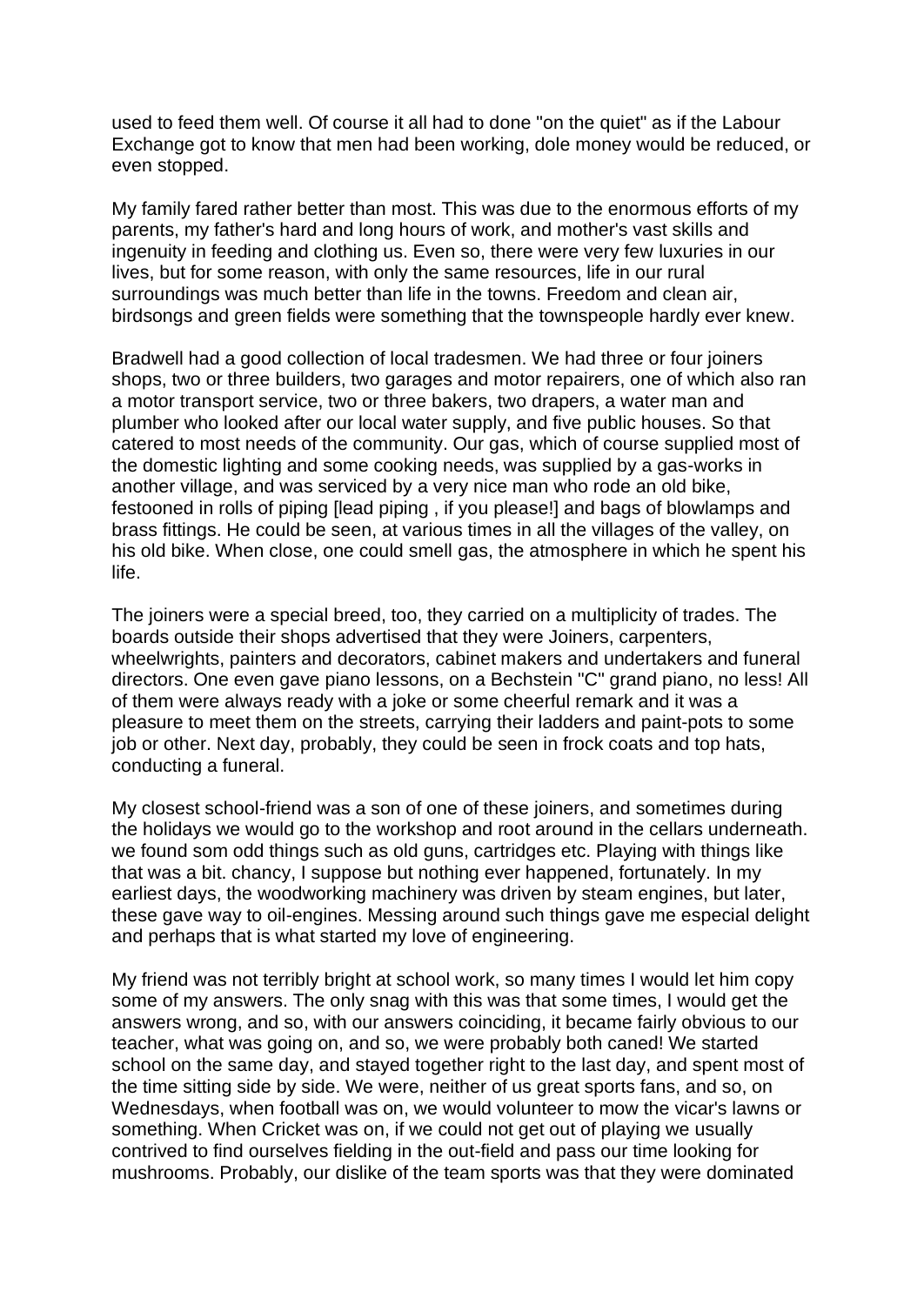by a group of loud mouthed bully boys. If, when playing football, one happened to score, there would be loud shouts of "offside" or at cricket, when batting, they would bawl "lbw". I had no clue as to the meaning of these terms, and I doubt whether they had, but they were so menacing that it was best to retire gracefully to the outfield and look for some more mushrooms. This must have seemed the least of two evils, as I don't like mushrooms. These impressions have never left me and I still think that such-like louts both as players or so-called fans put off many people from taking an interest in "bawl- game" sports . [I would like to pelt them all with rotten mushrooms!]

Two great delights were when the roads were being repaired and when the fair came on it's annual visit. The road repair gang used to arrive with a nice smoky steam roller towing a van and a tar spraying boiler. The foreman was my uncle Harry and he would come to our home to have his mid-day meals with us. He was a very pleasant man and we always enjoyed his visits. It is strange, but although he and Auntie Amy and our two cousins only lived a few miles away, we hardly ever saw them. People didn't move around much in those days. Usually families were only together at weddings or funerals. The method of repairing roads was that the tar boiler was slowly towed along the road, the hot tar passing through hoses attached to large brushes with which men brushed tar on to he road. Then, chippings or pebbles were scattered on to the tar and finally rolled by the steam-roller. Of course, to boys, [and girls,] the tar acted like honey to a bee and we all finished up liberally coated with the stuff. It was everywhere! Mum, used lard to remove it from our skins and paraffin from our clothing.

The fair, only a small one, had beautiful huge ornate traction engines, which became an abiding passion for me, and still is! It came to various sites, but eventually the regular one became the field opposite our house. I had a grandstand view of everything to do with the setting up operation, but unfortunately, had to had to be at school when the best bits were on.

I have mentioned the infectious diseases which used to strike from time to time. At fair time I used to try to contrive to become a "contact". Anyone who had been in contact with one of the lesser diseases were very often kept away from school to try to avoid spreading the infection, so I made sure to show sympathy for anyone who was suffering, and visit them regularly.

The engines were "Sally" a Fowler B6 and "The Sun" Fowler R4 and were absolutely beautiful. When they were supplying electric power for the lights at night, they would be rocking gently, with puffs of exhaust smoke and steam floating from their tall chimneys, the smell of hot oil, -heavenly! They also had a glorious set of Gallopers - or roundabouts, with a lovely Savage centre engine. Everything was brightly painted and spotlessly clean, all the brass work on the rides and the engines fairly shone. I had only a little money to spend on the amusements, but that didn't really matter, my pleasure was derived from. Being near to those glorious engines. The fair was also the occasion for me and my favourite enemy to have a fight. This would take place ' behind the parked fair trucks and go on for hours. Nothing was ever resolved, and afterwards, bloody and bruised, we would carry on as best enemies for another year.

## MORE MEMORIES